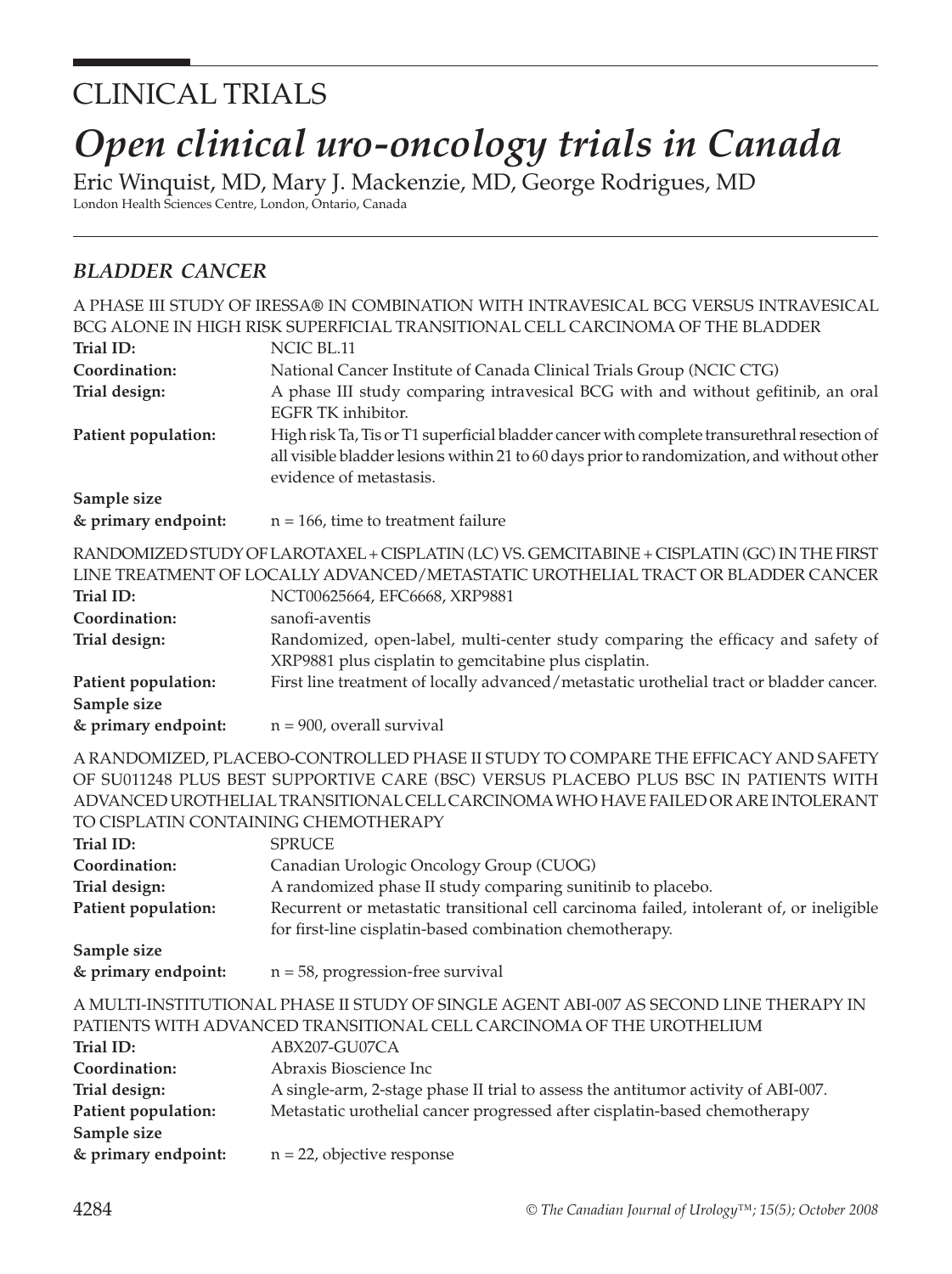#### *PROSTATE ADENOCARCINOMA*

### *LOCALIZED PROSTATE CANCER*

*Low Risk*

|                     | A PHASE III STUDY OF ACTIVE SURVEILLANCE THERAPY AGAINST RADICAL TREATMENT IN PATIENTS       |
|---------------------|----------------------------------------------------------------------------------------------|
|                     | DIAGNOSED WITH FAVORABLE RISK PROSTATE CANCER (START)                                        |
| Trial ID:           | NCIC CTG PR11                                                                                |
| Coordination:       | <b>NCIC CTG</b>                                                                              |
| Trial design:       | A phase III study comparing radical prostatectomy or radical radiotherapy at the             |
|                     | time of initial diagnosis to active surveillance and selective intervention based on         |
|                     | pre-specified biochemical, histological or clinical criteria.                                |
| Patient population: | Suitable candidates for radical prostatectomy or radiotherapy. No previous treatment         |
|                     | for prostate cancer for greater than 6 months. Favorable risk as defined by the following:   |
|                     | clinical stage T1b, T1c, T2a or T2b, surgical Gleason score $<= 6$ , PSA $<= 10.0$ ng/ml.    |
| Sample size         |                                                                                              |
| & primary endpoint: | $n = 2130$ , disease specific survival                                                       |
|                     | A PHASE III RANDOMIZED STUDY OF HYPOFRACTIONATED 3D-CRT/IMRT VERSUS CONVENTIONALLY           |
|                     | FRACTIONATED 3D-CRT/IMRT IN PATIENTS WITH FAVORABLE-RISK PROSTATE CANCER                     |
| Trial ID:           | <b>RTOG 0415</b>                                                                             |
| Coordination:       | Radiation Therapy Oncology Group (RTOG)                                                      |
| Trial design:       | A randomized phase III non-inferiority trial assessing hypofractionated radiation of 70 Gy   |
|                     | in 28 fractions to the prostate versus standard fractionation of 73.8 Gy in 41 fractions.    |
| Patient population: | Low-risk localized prostate cancer.                                                          |
| Sample size         |                                                                                              |
| & primary endpoint: | $n = 1067$ , disease-free survival                                                           |
|                     |                                                                                              |
| Intermediate Risk   |                                                                                              |
|                     | PROSTATE FRACTIONATED IRRADIATION TRIAL (PROFIT)                                             |
| Coordination:       | Ontario Clinical Oncology Group (OCOG)                                                       |
| Trial design:       | A phase III study assessing the relative efficacy of dose-escalated radiation therapy (78 Gy |
|                     | in 39 fractions) versus a hypofractionated course of radiation (6000 Gy in 20 fractions).    |
| Patient population: | Intermediate-risk prostate cancer.                                                           |
| Sample size         |                                                                                              |
| & primary endpoint: | $n = 1204$ , biochemical (PSA) failure                                                       |
|                     |                                                                                              |
| High Risk           |                                                                                              |
|                     | A PHASE III STUDY OF NEOADJUVANT DOCETAXEL AND ANDROGEN SUPPRESSION PLUS RADIATION           |
|                     | THERAPY VERSUS ANDROGEN SUPPRESSION ALONE PLUS RADIATION THERAPY FOR HIGH-RISK               |
|                     | LOCALIZED ADENOCARCINOMA OF THE PROSTATE (DART)                                              |
| Trial ID:           | NCIC PR12                                                                                    |
| Coordination:       |                                                                                              |
|                     | NCIC CTG                                                                                     |
| Trial design:       | A randomized phase III relative efficacy assessment of 3 years of androgen suppression       |
|                     | combined with radical external beam radiation therapy (70 Gy-73 Gy) plus or minus            |
|                     | neoadjuvant docetaxel chemotherapy (four cycles, 75 mg/m <sup>2</sup> q21 days).             |
| Patient population: | High-risk prostate cancer.                                                                   |
| Sample size         |                                                                                              |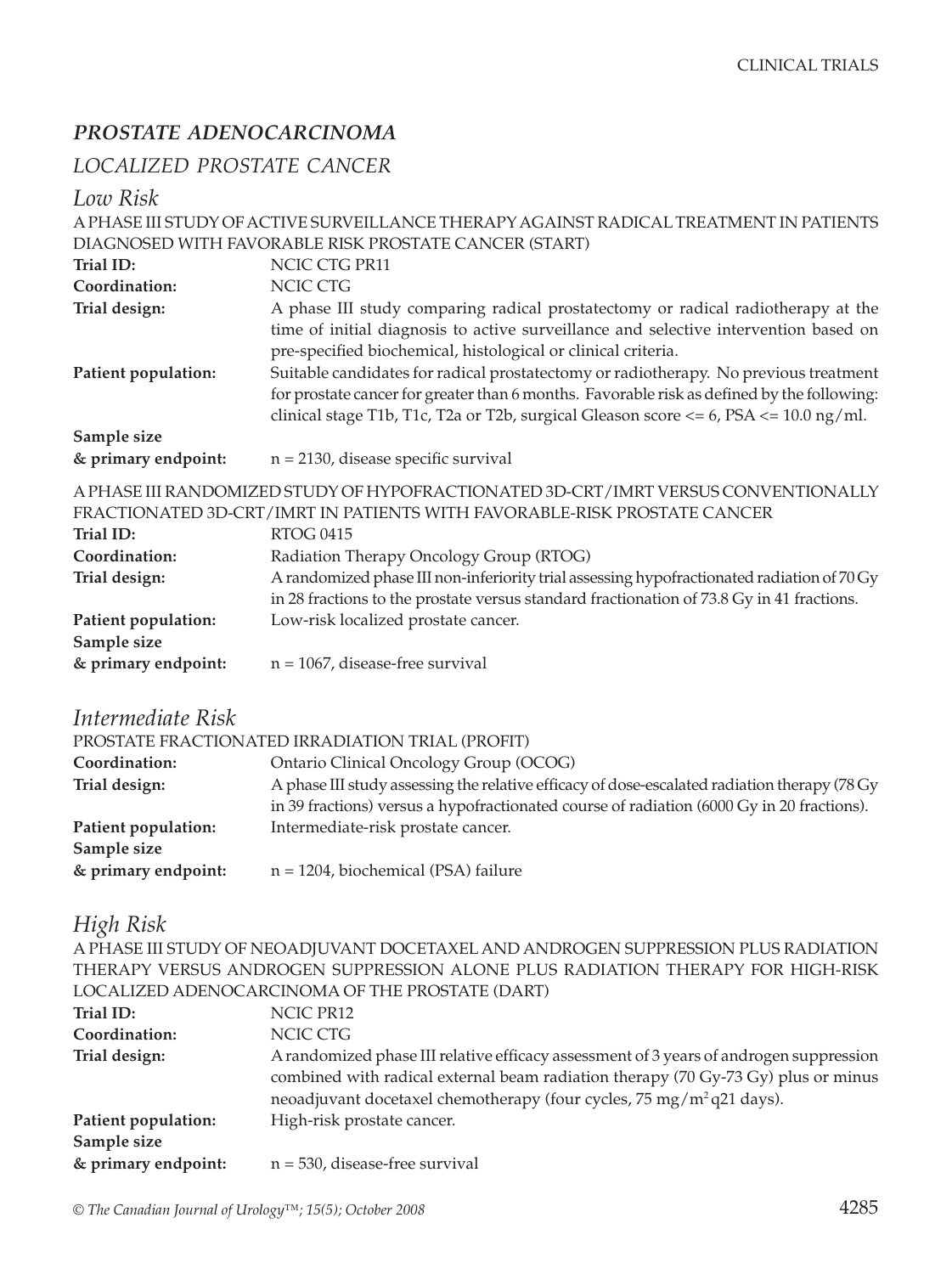#### RANDOMIZED PHASE III STUDY OF NEO-ADJUVANT DOCETAXEL AND ANDROGEN DEPRIVATION PRIOR TO RADICAL PROSTATECTOMY VERSUS IMMEDIATE RADICAL PROSTATECTOMY IN PATIENTS WITH HIGH-RISK, CLINICALLY LOCALIZED PROSTATE CANCER

| Trial ID:                               | NCIC PRC3                                                                                                                                                                                                                                                                                                      |
|-----------------------------------------|----------------------------------------------------------------------------------------------------------------------------------------------------------------------------------------------------------------------------------------------------------------------------------------------------------------|
| Coordination:                           | Intergroup (Cancer and Leukemia Group B)                                                                                                                                                                                                                                                                       |
| Trial design:                           | A phase III comparison of neoadjuvant chemohormonal therapy with goserelin or<br>leuprolide for 18-24 weeks with docetaxel IV every 3 weeks for up to six courses<br>followed by radical prostatectomy with staging pelvic lymphadenectomy versus<br>radical prostatectomy with staging lymphadenectomy alone. |
| Patient population:<br>Sample size      | High-risk prostate cancer.                                                                                                                                                                                                                                                                                     |
| & primary endpoint:                     | $n = 750$ , 3 year biochemical progression-free survival                                                                                                                                                                                                                                                       |
| PROSTATE CANCER                         | A PHASE III PROTOCOL OF ANDROGEN SUPPRESSION (AS) AND 3DCRT/IMRT VS AS AND 3DCRT/IMRT<br>FOLLOWED BY CHEMOTHERAPY WITH DOCETAXEL AND PREDNISONE FOR LOCALIZED, HIGH-RISK                                                                                                                                       |
| Trial ID:                               | <b>RTOG 0521</b>                                                                                                                                                                                                                                                                                               |
| Coordination:                           | <b>RTOG</b>                                                                                                                                                                                                                                                                                                    |
| Study type:                             | Cooperative group                                                                                                                                                                                                                                                                                              |
| Trial design:                           | A randomized phase III relative efficacy assessment of 2 years of androgen suppression<br>combined with radical external beam radiation therapy (72 Gy-75.6 Gy) with or without<br>adjuvant docetaxel chemotherapy (six cycles, 75 mg/m <sup>2</sup> q21 days).                                                |
| Patient population:                     | High-risk prostate cancer.                                                                                                                                                                                                                                                                                     |
| Sample size                             |                                                                                                                                                                                                                                                                                                                |
| & primary endpoint:                     | $n = 600$ , overall survival                                                                                                                                                                                                                                                                                   |
| <b>ADVANCED PROSTATE CANCER</b>         | PHASE III, DOUBLE-BLIND, PLACEBO-CONTROLLED STUDY TO EVALUATE THE EFFICACY OF ZOMETA®<br>FOR THE PREVENTION OF OSTEOPOROSIS AND ASSOCIATED FRACTURES IN PATIENTS RECEIVING<br>RADIATION THERAPY AND LONG TERM LHRH AGONISTS FOR HIGH-GRADE AND/OR LOCALLY                                                      |
| Trial ID:                               | <b>RTOG 0518</b>                                                                                                                                                                                                                                                                                               |
| Coordination:                           | <b>RTOG</b>                                                                                                                                                                                                                                                                                                    |
| Trial design:                           | This randomized phase III trial is studying zoledronate versus placebo in the prevention                                                                                                                                                                                                                       |
|                                         | of osteoporosis and bone fractures in patients with locally advanced nonmetastatic prostate<br>cancer undergoing radiation therapy and hormone therapy.                                                                                                                                                        |
| $\mathbf{m}$ is the set of $\mathbf{m}$ | $\mathbf{r}$ and $\mathbf{r}$ and $\mathbf{r}$ and $\mathbf{r}$ and $\mathbf{r}$ and $\mathbf{r}$ and $\mathbf{r}$ and $\mathbf{r}$ and $\mathbf{r}$                                                                                                                                                           |

**Patient population:** Prostate cancer diagnosed within the past 6 months, clinical stage T3 OR Gleason score ≥ 8 OR PSA ≥ 30 ng/mL OR Gleason score ≥ 7 and PSA ≥ 15 ng/mL, baseline T score > -2.5 in both the L spine and the total hip by dual x-ray absorptiometry scan, and scheduled to receive a LHRH agonist for  $\geq 1$  year. **Sample size** 

**& primary endpoint:** n = 1272, freedom from any bone fracture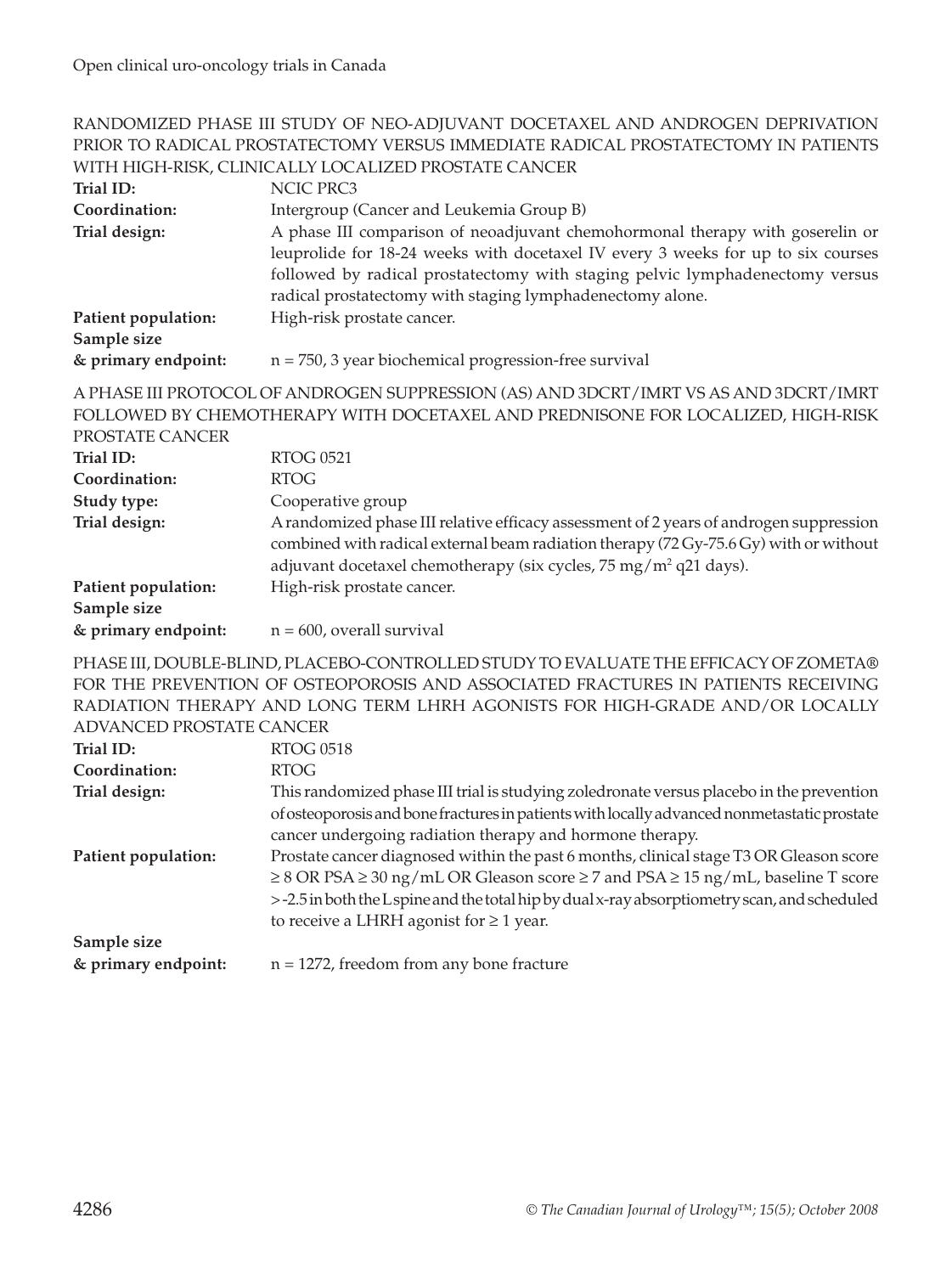#### *POST-RADICAL PROSTATECTOMY*

| RADIOTHERAPY AND ANDROGEN DEPRIVATION IN COMBINATION AFTER LOCAL SURGERY        |
|---------------------------------------------------------------------------------|
|                                                                                 |
| NCIC PR13                                                                       |
| Intergroup (MRC)                                                                |
| A phase III study investigating immediate or deferred radiation with or without |
| androgen deprivation therapy post radical prostatectomy.                        |
| All men post radical prostatectomy.                                             |
|                                                                                 |
| $n = 4000$ , disease-specific survival as primary endpoint                      |
|                                                                                 |

#### *BIOCHEMICALLY RELAPSED PROSTATE CANCER*

A PHASE II TRIAL OF SHORT-TERM ANDROGEN DEPRIVATION WITH PELVIC LYMPH NODE OR PROSTATE BED ONLY RADIOTHERAPY (SPORT) IN PROSTATE CANCER PATIENTS WITH A RISING PSA AFTER RADICAL PROSTATECTOMY<br>Trial ID: **Trial ID:** RTOG 0534 **Coordination:** RTOG **Trial design:** Phase II comparing radiotherapy alone to radiotherapy with short-term androgen deprivation. **Patient population:** Males who have undergone radical prostatectomy, followed by PSA rise to > 0.2 ng/ml. **Sample size & primary endpoint:** n = 1764, 5-year freedom from progression A RANDOMIZED COMPARISON OF IMMEDIATE VERSUS DEFERRED ANDROGEN DEPRIVATION THERAPY USING GOSERELIN FOR RECURRENT PROSTATE CANCER AFTER RADICAL RADIOTHERAPY **Trial ID:** ELAAT **Coordination:** OCOG **Trial design:** A phase III trial comparing immediate to deferred androgen deprivation therapy. **Patient population:** Patients who have undergone prior radical radiation for prostate cancer and are now experiencing a biochemical recurrence. **Sample size & primary endpoint:** n = 1100, time to androgen independent disease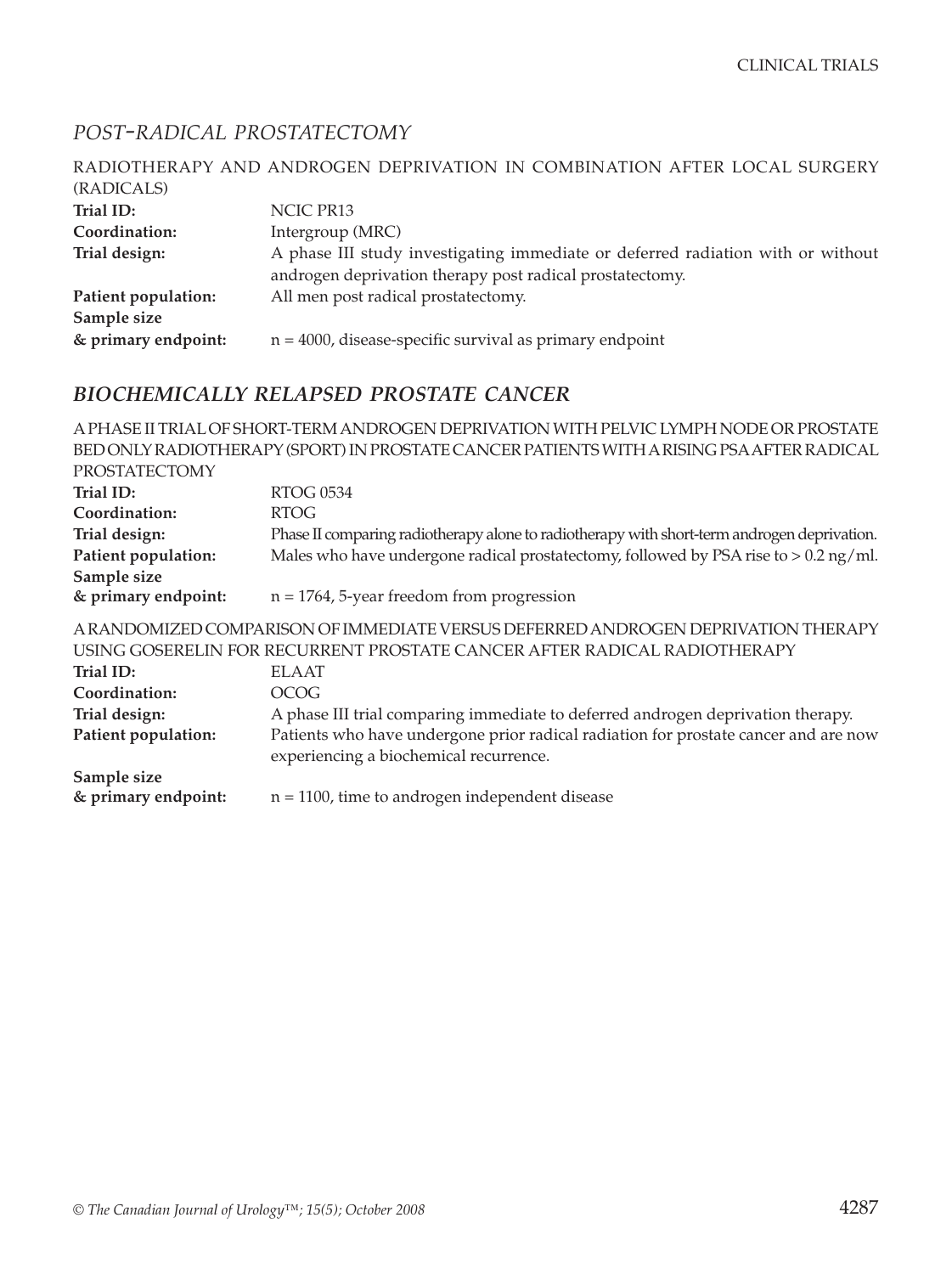#### *METASTATIC PROSTATE CANCER*

|                                    | PHASE III STUDY OF INTERMITTENT ANDROGEN DEPRIVATION IN PATIENTS WITH STAGE D2 PROSTATE                                                                                                                                                                                                                                                                                                                                                                                                                                                                                                                            |
|------------------------------------|--------------------------------------------------------------------------------------------------------------------------------------------------------------------------------------------------------------------------------------------------------------------------------------------------------------------------------------------------------------------------------------------------------------------------------------------------------------------------------------------------------------------------------------------------------------------------------------------------------------------|
| <b>CANCER</b>                      |                                                                                                                                                                                                                                                                                                                                                                                                                                                                                                                                                                                                                    |
| Trial ID:                          | NCIC PR8, SWOG-9346                                                                                                                                                                                                                                                                                                                                                                                                                                                                                                                                                                                                |
| Coordination:                      | Intergroup (SWOG)                                                                                                                                                                                                                                                                                                                                                                                                                                                                                                                                                                                                  |
| Trial design/treatment:            | Randomized, multicenter study. Induction therapy: Patients receive combined androgen-<br>deprivation (CAD) therapy comprising goserelin subcutaneously once a month and oral<br>bicalutamide once daily for 8 courses (7 months). Patients are then randomized to 1 of 2<br>consolidation regimens. Arm I continuous CAD until disease progression. Arm II (intermittent<br>CAD): Patients undergo observation only in the absence of rising prostate-specific antigen<br>(PSA) or clinical symptoms of progressive disease. Patients with rising PSA or progressive<br>disease begin CAD as in induction therapy. |
| Patient population:                | Histologically or cytologically confirmed adenocarcinoma of the prostate, clinical stage<br>D2 as evidenced by soft tissue and/or bony metastases.                                                                                                                                                                                                                                                                                                                                                                                                                                                                 |
| Sample size<br>& primary endpoint: | $n = 1512$ , quality of life                                                                                                                                                                                                                                                                                                                                                                                                                                                                                                                                                                                       |

A RANDOMIZED, DOUBLE-BLIND, PLACEBO-CONTROLLED PHASE III STUDY OF EARLY VERSUS STANDARD ZOLEDRONIC ACID TO PREVENT SKELETAL RELATED EVENTS IN MEN WITH PROSTATE CANCER METASTATIC TO BONE

| $\sim$ - $\sim$ - $\sim$ - $\sim$ - $\sim$ - $\sim$ - $\sim$ |                                                                                         |
|--------------------------------------------------------------|-----------------------------------------------------------------------------------------|
| Trial ID:                                                    | NCIC PRC2                                                                               |
| Coordination:                                                | Intergroup (Cancer and Leukemia Group B)                                                |
| Trial design:                                                | A phase III study comparing treatment with zoledronic acid at the time of initiation of |
|                                                              | androgen deprivation therapy for metastatic prostate cancer to treatment at time of     |
|                                                              | progression to hormone-refractory disease.                                              |
| Patient population:                                          | Metastatic prostate cancer with at least one bone metastasis by radiographic imaging    |
|                                                              | receiving androgen deprivation therapy.                                                 |
| Sample size                                                  |                                                                                         |
| & primary endpoint:                                          | $n = 680$ , time to first skeletal related event                                        |

#### *HORMONE REFRACTORY PROSTATE CANCER*

|                                                                                      | A PHASE III TRIAL OF ZD4054 (ENDOTHELIN A ANTAGONIST) IN NON-METASTATIC HORMONE         |
|--------------------------------------------------------------------------------------|-----------------------------------------------------------------------------------------|
| RESISTANT PROSTATE CANCER                                                            |                                                                                         |
| Trial ID:                                                                            | ENTHUSE M0/D4320C00015                                                                  |
| Coordination:                                                                        | AstraZeneca                                                                             |
| Trial design:                                                                        | Placebo controlled phase III trial to assess effectiveness of ZD4054 in HRPC            |
| Patient population:                                                                  | HRPC with rising PSA after surgical or medical castration but no evidence of metastases |
| Sample size                                                                          |                                                                                         |
| & primary endpoint:                                                                  | 1500, progression-free and overall survival                                             |
| A PHASE III RANDOMIZED DOUBLE-BLIND STUDY TO ASSESS THE EFFICACY AND SAFETY OF 10 MG |                                                                                         |

ZD4054 VERSUS PLACEBO IN PATIENTS WITH HORMONE-RESISTANT PROSTATE CANCER AND BONE METASTASES WHO ARE PAIN-FREE OR MILDLY SYMPTOMATIC

| Trial ID:           | ENTHUSE M1/D4320C00014                                             |
|---------------------|--------------------------------------------------------------------|
| Coordination:       | AstraZeneca                                                        |
| Trial design:       | Placebo controlled phase III trial                                 |
| Patient population: | HRPC with mildly/asymptomatic bone metastases, chemotherapy-naïve. |
| Sample size         |                                                                    |
| & primary endpoint: | 580, overall survival                                              |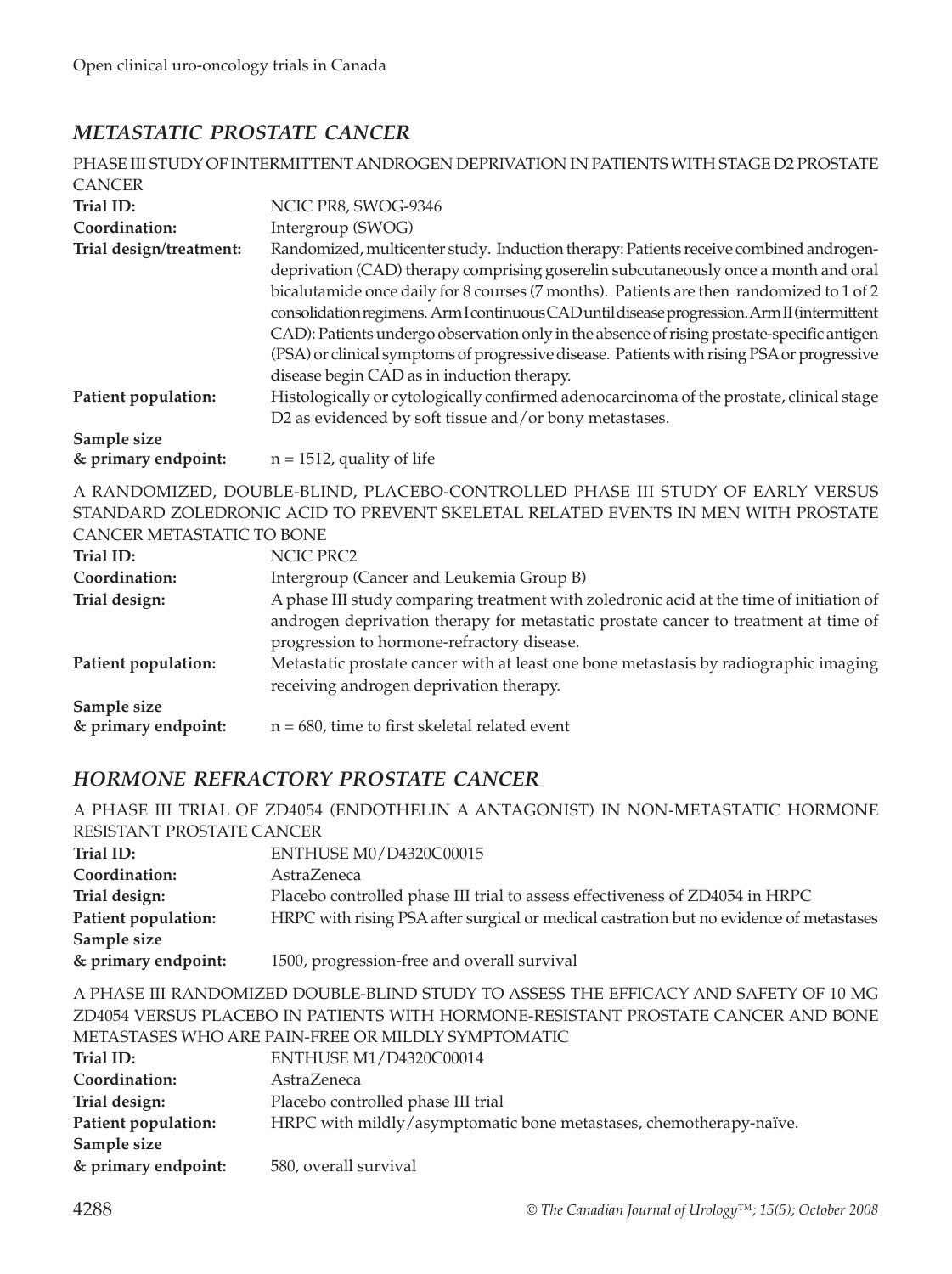|                     | AFLIBERCEPT VERSUS PLACEBO EVERY 3 WEEKS IN PATIENTS TREATED WITH DOCETAXEL/PREDNISONE                                                                                                 |
|---------------------|----------------------------------------------------------------------------------------------------------------------------------------------------------------------------------------|
|                     | FOR METASTATIC ANDROGEN INDEPENDENT PROSTATE CANCER                                                                                                                                    |
| Trial ID:           | VENICE/EFC6546                                                                                                                                                                         |
| Coordination:       | sanofi-aventis                                                                                                                                                                         |
| Trial design:       | A phase III study comparing the addition of aflibercept to standard docetaxel/<br>prednisone.                                                                                          |
| Patient population: | Metastatic hormone-refractory prostate cancer and no prior palliative chemotherapy.                                                                                                    |
| Sample size         |                                                                                                                                                                                        |
| & primary endpoint: | $n = 1200$ , overall survival                                                                                                                                                          |
|                     | A RANDOMIZED, OPEN-LABEL MULTICENTRE STUDY OF XRP-6258 AT 25 MG/M <sup>2</sup> IN COMBINATION WITH<br>PREDNISONE EVERY 3 WEEKS COMPARED TO MITOXANTRONE IN COMBINATION WITH PREDNISONE |
|                     | FOR THE TREATMENT OF HORMONE-REFRACTORY METASTATIC PROSTATE CANCER PREVIOUSLY                                                                                                          |
|                     | TREATED WITH A TAXOTERE-CONTAINING REGIMEN                                                                                                                                             |
| Coordination:       | sanofi-aventis                                                                                                                                                                         |
| Trial design:       | Randomized phase III                                                                                                                                                                   |
| Patient population: | Hormone-refractory prostate cancer previously treated with docetaxel.                                                                                                                  |
| Sample size         |                                                                                                                                                                                        |
| & primary endpoint: | $n = 720$ , overall survival                                                                                                                                                           |
|                     | A PHASE III, RANDOMIZED, DOUBLE-BLIND, PLACEBO-CONTROLLED STUDY OF ABIRATERONE ACETATE                                                                                                 |
|                     | (CB7630) PLUS PREDNISONE IN PATIENTS WITH METASTATIC CASTRATION-RESISTANT PROSTATE                                                                                                     |
|                     | CANCER WHO HAVE FAILED DOCETAXEL-BASED CHEMOTHERAPY                                                                                                                                    |
| Trial ID:           | COU-AA-301                                                                                                                                                                             |
| Coordination:       | Cougar Biotechnology Inc.                                                                                                                                                              |
| Trial design:       | Randomized phase III                                                                                                                                                                   |
| Patient population: | A phase III study comparing abiraterone acetate 1000 mg PO daily plus prednisone 5 mg<br>PO bid to placebo plus prednisone.                                                            |
| Patient population: | Metastatic hormone-refractory prostate cancer previously treated with one or two<br>chemotherapy regimens, one of which must have contained docetaxel.                                 |
| Sample size         |                                                                                                                                                                                        |

A MULTICENTRE, RANDOMIZED, DOUBLE-BLIND STUDY COMPARING THE EFFICACY AND SAFETY OF

**& primary endpoint:** n = 1158, overall survival